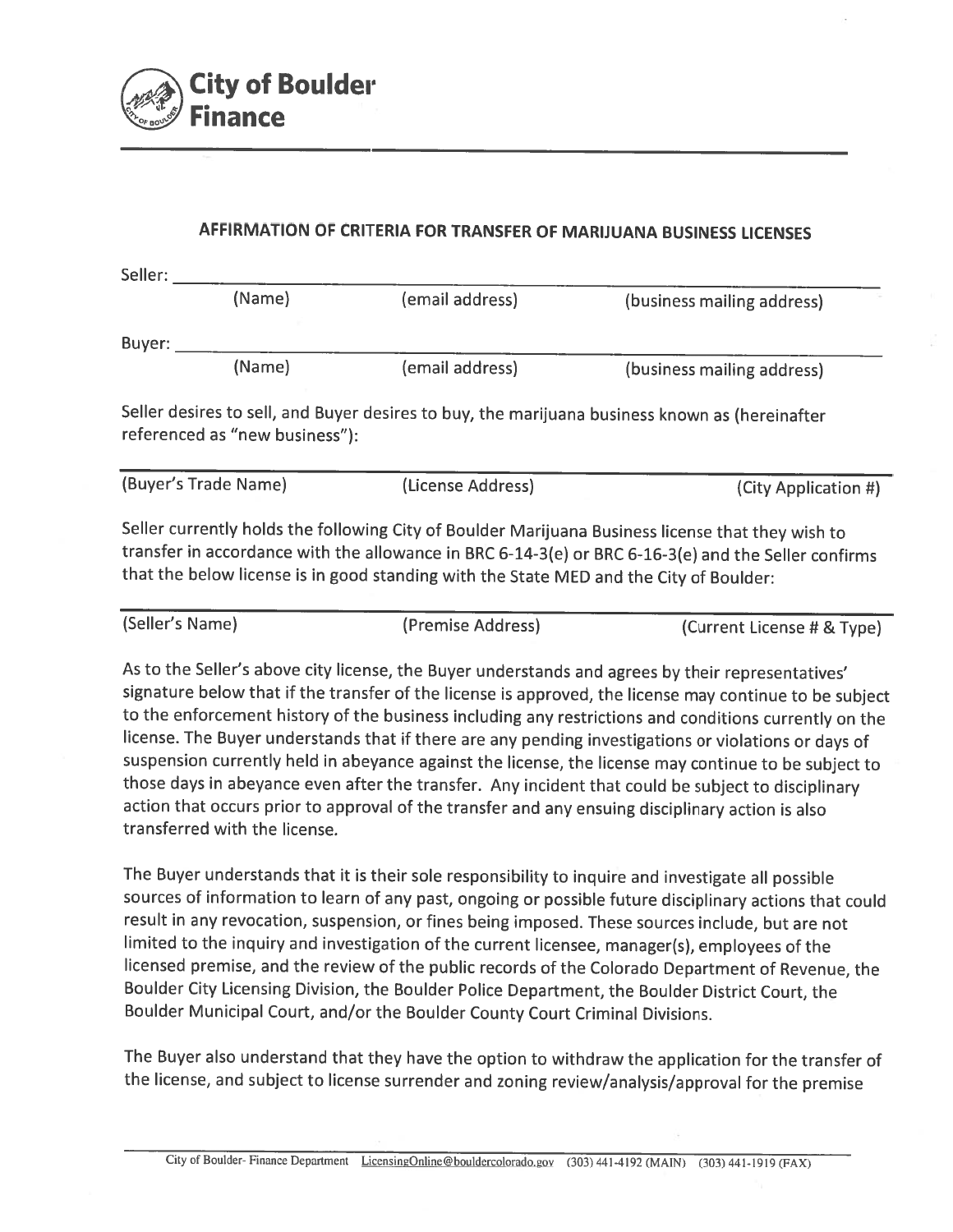location, file an application for the issuance of a new license. Should a new license be issued, that license would NOT be subject to any disciplinary action based upon incidents prior to the issuance of the new license.

Both Seller and Buyer confirm their understanding that all of the following conditions must be met prior to the City of Boulder considering the new application filed by the Buyer. Both Seller and Buyer have initialed by each criteria as affirmation that each statement is true and correct.

| Seller's Initials | <b>Buyer's Initials</b> | <b>City License Condition</b>                                                                                                                                                                                                                                                                                                                                                                                                                                                                                                                                                                        |  |
|-------------------|-------------------------|------------------------------------------------------------------------------------------------------------------------------------------------------------------------------------------------------------------------------------------------------------------------------------------------------------------------------------------------------------------------------------------------------------------------------------------------------------------------------------------------------------------------------------------------------------------------------------------------------|--|
|                   |                         | The Buyer's new owners and all licensees of the new business have<br>submitted a complete application with all applicable attachments<br>and fees, and understand that all persons submitted by the Buyer<br>must be approved by the City of Boulder before the license transfer<br>may be completed.                                                                                                                                                                                                                                                                                                |  |
|                   |                         | The Buyer is not making changes to any of the plans or conditions<br>That are part of the license of this license transfer without other<br>permanent modification applications and premise inspection<br>Approvals. As such, Seller's Attachment F (Operating Plan and<br>General Premise diagram, except Neighborhood Responsibility Plan<br>will be required from Buyer), Attachment G (Security Diagram), and<br>Attachment H (Lighting Plan) will remain in full force and effect<br>unless additional applications and fees are filed with the City of<br>Boulder and city approvals obtained. |  |
|                   |                         | The license transfer location is permitted without any exceptions<br>granted in the BRC section "No Marijuana Businesses in Building<br>with Residences or Residential Zone Districts"                                                                                                                                                                                                                                                                                                                                                                                                               |  |
|                   |                         | The Seller will maintain ownership and operate the new business<br>until such time as the City of Boulder is ready to issue a marijuana<br>business license to the Buyer for the new business                                                                                                                                                                                                                                                                                                                                                                                                        |  |
|                   |                         | The Seller will provide the Energy Star Portfolio Manager login and<br>password to the Buyer for business continuity of the city's 100%<br>energy off-set requirement, and the Buyer acknowledges that they<br>are accepting the license as to invoices owed and that Buyer will<br>need to confirm to that city department that they have the account<br>login and password before the city transfer license is issued.                                                                                                                                                                             |  |
|                   |                         | Upon notice from the City of Boulder that it has approved the<br>application of the new business for the issuance of a city marijuana.<br>license, Seller agrees to surrender its current license before the new<br>business license may be issued to the Buyer.                                                                                                                                                                                                                                                                                                                                     |  |

All of the above statements are true and the City of Boulder may rely on them. Both the Seller and the Buyer understand that if any of the above statements are found to be untrue, any marijuana license held with the City, or for which I am a named licensee, is subject to revocation by the City. If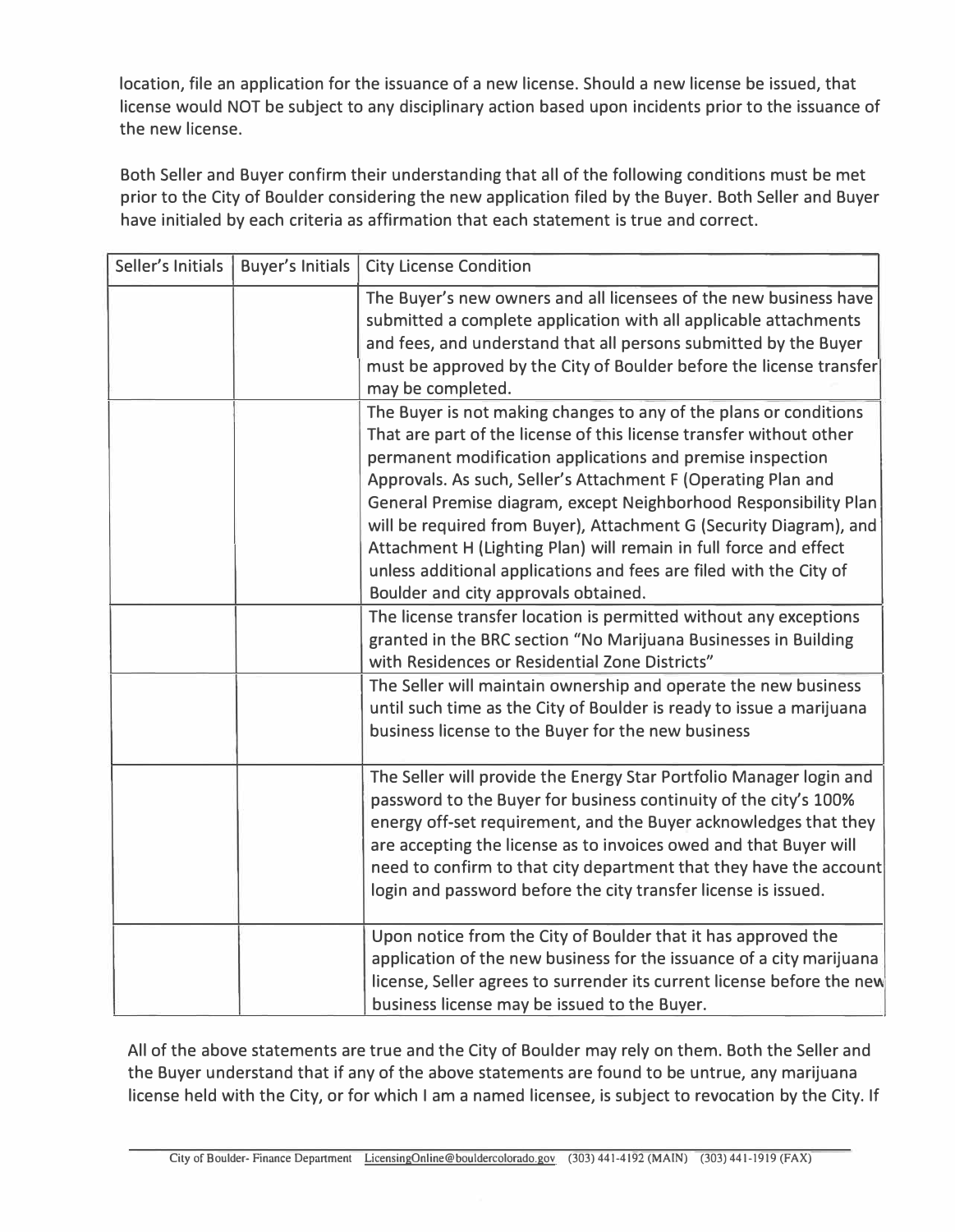the Buyer does not submit a legally complete application, if the City does not approve such application for issuance of the marijuana business license, or if the Seller does not surrender the current license as required at the time that the City is prepared to issue the new business' marijuana license, this Affirmation shall be void by its terms, and the City will proceed with a decision on Buyer's Application as if Affirmation did not exist.

Seller's Signature

**Buyer's Signature** 

**Seller's Printed Name** 

**Buyer's Printed Name** 

Seller's Title in City License

**Buyer's Title in City Application**